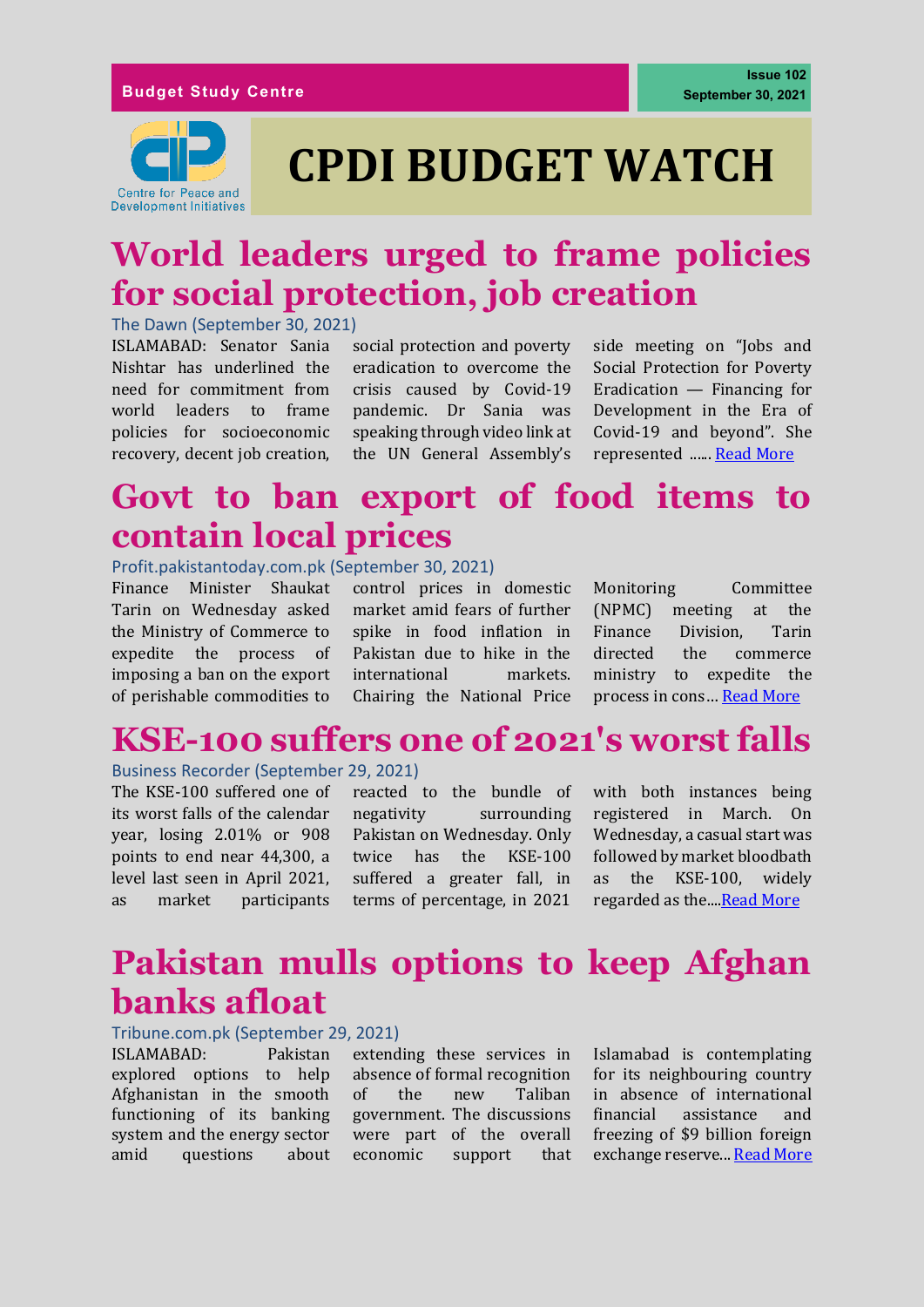# **Over 90pc share offered to franchises in new PSL financial model**

The News (September 28, 2021)

ISLAMABAD: Pakistan Cricket Board (PCB) has presented a fresh financial model to the franchise owners promising them more than 90 percent of profit share from the future

editions. The model was presented by PCB chairman Ramiz Raja during Pakistan Super League Governing Council meeting held Monday. The salient points of the new

financial model include increase in profit sharing. "Now the PSL franchises would be entitled to over 90 percent of share in profit. Previously they ..[. Read More](https://www.thenews.com.pk/print/895828-over-90pc-share-offered-to-franchises-in-new-psl-financial-model)

# **KSE-100 index snaps losing streak, surpasses 45,000-point mark**

Geo.tv (September 28, 2021)

KARACHI: The Pakistan Stock Exchange (PSX) snapped its seven-day losing streak on Tuesday and posted a rebound of over 450 points. The market sentiment turned positive over the expectations of a successful review of the S6 billion IMF loan programme. Moreover, the currency devaluation provided support to the

technology and textile sector. In addition, market participants resorted to cherry-picking of stocks, which had dropped to attractive valu.....[. Read More](https://www.geo.tv/latest/372920-kse-100-index-snaps-losing-streak-surpasses-45000-point-mark)

# **Pakistan Discussing Expansion of CPEC to Afghanistan –Ambassador**

### Usnews.com (September 27, 2021)

ISLAMABAD (Reuters) Pakistan has discussed Taliban-led Afghanistan joining the multibillion-dollar China-Pakistan Economic Corridor (CPEC)

infrastructure project, the Pakistani ambassador to the country said on Monday. "Regional connectivity is an important element of our discussion with Afghan

leadership and our way forward for our economic interaction with Afghanistan," said Mansoor Ahmad Khan, Pakistan's envoy to Kabul, in an interview with…[Read More](https://www.usnews.com/news/world/articles/2021-09-27/pakistan-discussing-expansion-of-cpec-to-afghanistan-ambassador)

# **Pakistani startup Oraan raises \$3m seed funding for gender-inclusive fintech**

The Dawn (September 27, 2021)

Oraan, a Karachi-based gender-inclusive fintech, has raised \$3 million in the largest seed funding closed by a local women-led startup, according to a press statement issued by

the company. The statement said the investment was coled by Zayn Capital and Wavemaker Partners, with participation from Resolution Ventures, i2i Ventures, Hustle

Fund, Haitou Global, Plug and Play, and angels like Claire Diaz-Ortiz, a former partner at Magma Partners, who has also come on board as an adviser to the company..[..Read More](https://www.dawn.com/news/1648752)

# **Centre releases only 37pc of promised uplift funds to ex-Fata in three years**

The Dawn (September 26, 2021)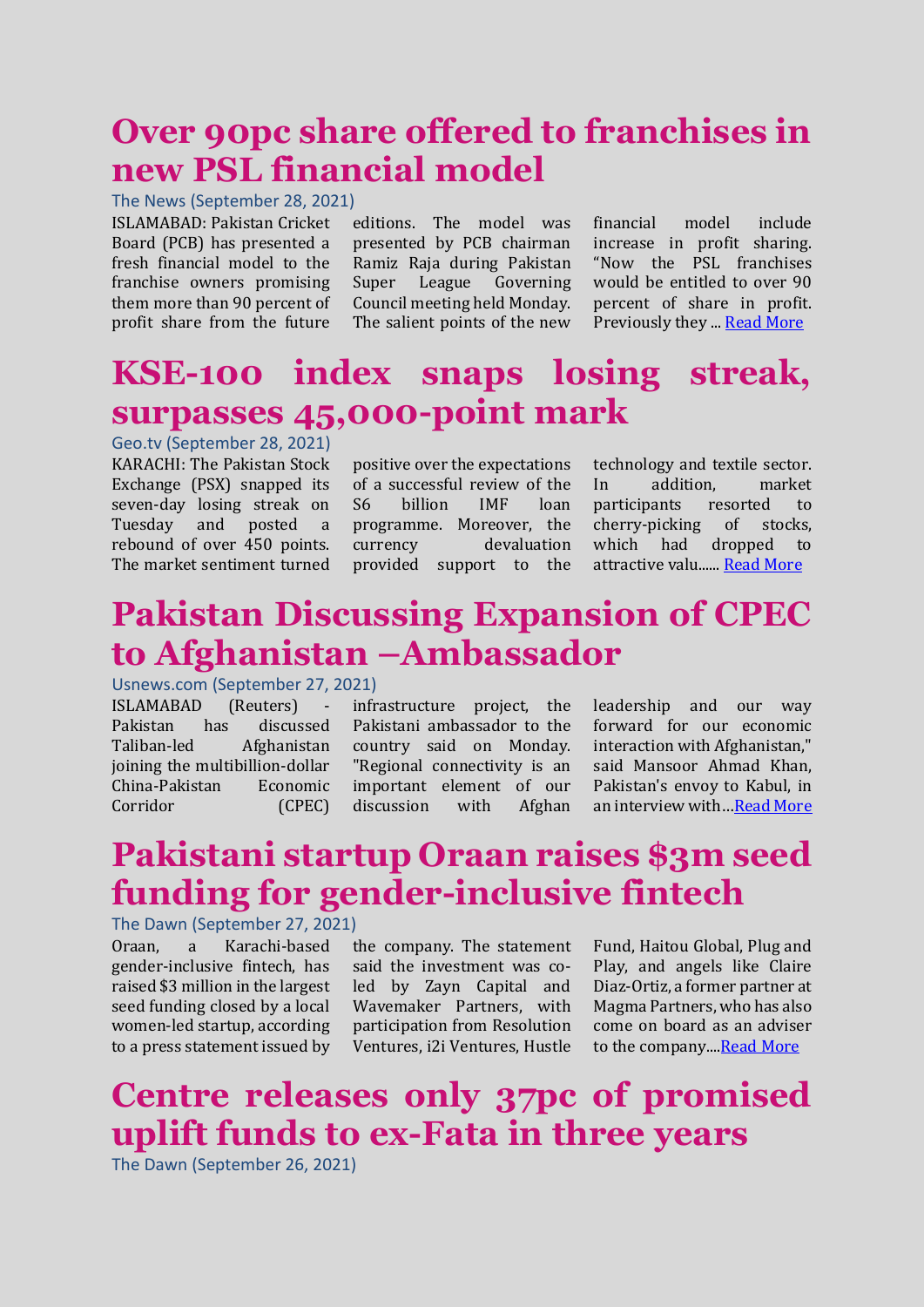PESHAWAR: The federal government has released only 37 per cent of its pledged funds for the rapid development of the merged tribal districts over the last

three years, documents show. Prior to the merger of Fata with KP, the federal government had promised the annual release of Rs100 billion for a decade to spur the

rapid development of the wartorn tribal region. The documents show that from 2018 to 2020, the federal government released Rs112 billion, which was..[.Read More](https://www.dawn.com/news/1648493)

## **Lacklustre response on spectrum auction deepens govt's financial woes**

The News (September 26, 2021)

ISLAMABAD: In a major setback to the government, the claims of raising US\$ 1 billion through auction of Radio Frequency Spectrum fell short of the lofty goal as

the Pakistan

Telecommunication Authority (PTA) received a lacklustre response in the ongoing NGMS (New Generation Mobile Services)

auction, with no new market entrants or major operators showing any interest to participate, a senior official said. "With the view to reduce the budget deficit... [Read More](https://www.thenews.com.pk/print/895441-lacklustre-response-on-spectrum-auction-deepens-govt-s-financial-woes)

# **New PSL financial model on the cards**

#### The News (September 25, 2021)

ISLAMABAD: The Pakistan Cricket Board (PCB) will come up with a new financial model for the Pakistan Super League (PSL) to be presented before the franchise owners in the

next meeting to be held on September 27. 'The News' has learnt from the sources that all the PSL franchise owners during Friday's inaugural meeting with new PCB chairman Ramiz Raja demanded a more practical financial model to make the league more attractive. "Even PCB chairman Ramiz Raja during the meet.[..Read More](https://www.thenews.com.pk/print/895091-new-psl-financial-model-on-the-cards)

# **China's top regulators ban crypto trading and mining**

The Dawn (September 25, 2021)

SHANGHAI: China's most powerful regulators on Friday intensified the country's crackdown on cryptocurrency with a blanket ban on all crypto transactions and

mining, hitting bitcoin and other major coins and pressuring crypto and blockchain-related stocks. Ten agencies, including the central bank as well as

banking, securities and foreign exchange regulators, vowed to work together to root out "illegal" cryptocurrency activity, the first time the ...... [Read More](https://www.dawn.com/news/1648244)

# **Revised Kamyab Pakistan Programme approved: Sugar import, PSM salaries okayed by ECC**

Business Recorder (September 24, 2021)

Islamabad: The Economic Coordination Committee (ECC) of the Cabinet has approved import of 150,000 metric tons of sugar and payment of salaries to

Pakistan Steel Mills (PSM) employees besides approval of revised Kamyab Pakistan Programme (KPP) with considerable cut in loan size for the current fiscal year ahead of the 6th review of the International Monetary Fund (IMF) programme. Finance Minister Shaukat Tarin had confirmed to the media that IMF had raised ..[.Read More](https://www.brecorder.com/news/40122337)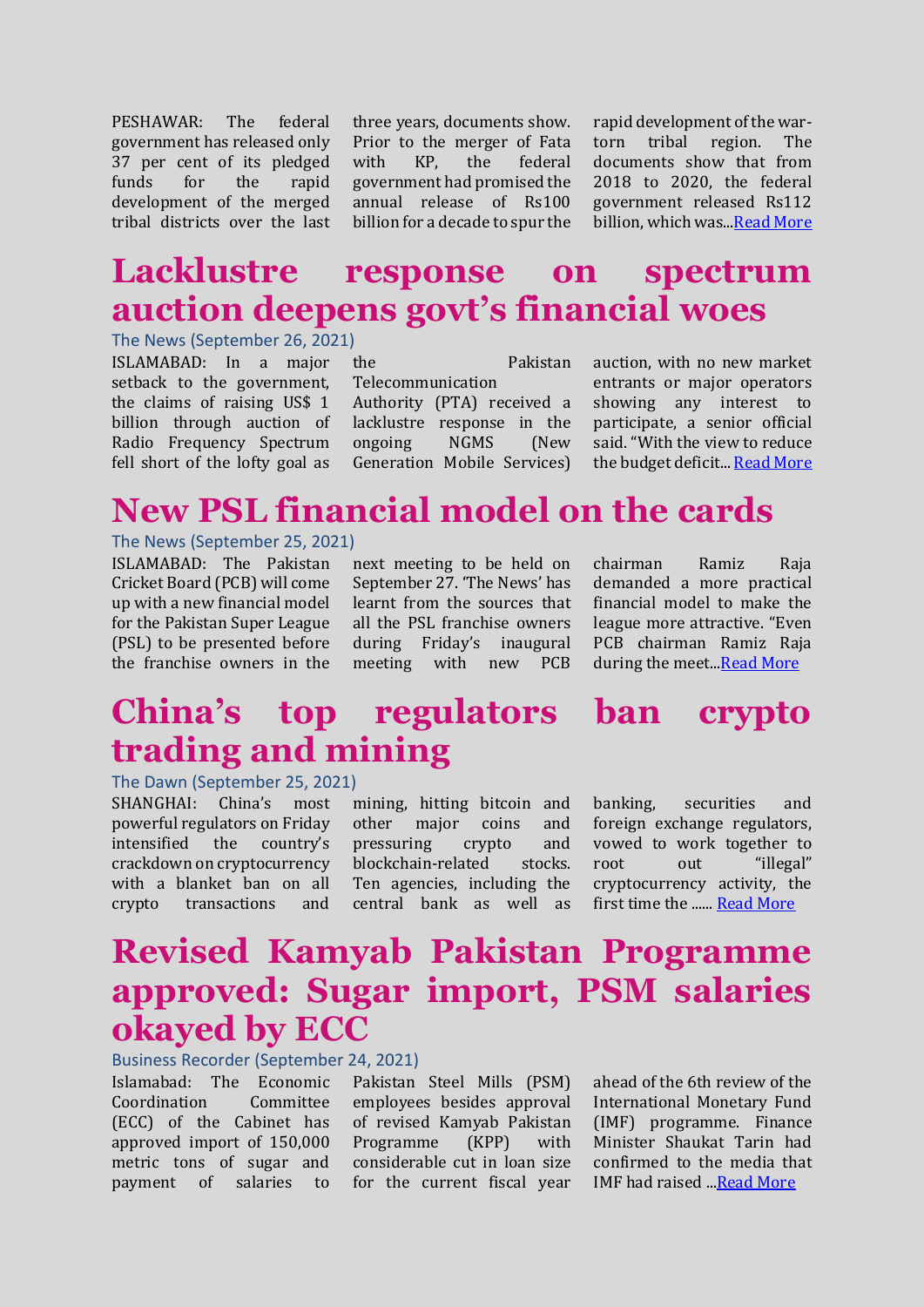# **Pakistan eyes debt-for-nature swap deal worth \$1b till 2023**

The News (September 24, 2021)

Islamabad: Pakistan eyes to achieve debt-for-nature swap deal worth \$1 billion till 2023 by link this financial relief to improvement in a country's environment. According to

the details, Pakistan has been in touch with four countries and two international donor agencies for debt-for-nature swap deals, which can see debt relief in return for

binding commitments to achieve conservation targets. An official said Pakistan has shown performance through the Billion Tree Tsunami, Clean Green ..... [Read More](https://www.thenews.com.pk/print/894855-pakistan-eyes-debt-for-nature-swap-deal-worth-1b-till-2023)

# **Tough decisions ahead due to IMF: SBP governor**

### The News (September 23, 2021)

ISLAMABAD: Governor State Bank of Pakistan (SBP) Reza Baqir Wednesday said the income of the people has increased. Addressing Leaders in Business

Conference, he said that difficult decisions will have to be taken due to IMF programme. The SBP governor said Pakistan overcame the threat of corona

and now the ratio of the disease is much lower than the global ratio. He said the Pakistan government ensured quick disbursement of financial assist ..[. Read More](https://www.thenews.com.pk/print/894651-tough-decisions-ahead-due-to-imf-sbp-governor)

# **ECC may give nod to 40,000 tons wheat purchase**

### Tribune.com.pk (September 23, 2021)

ISLAMABAD: The Economic Coordination Committee (ECC) of the cabinet will meet on Thursday (today) to consider giving nod to the purchase of 40,000 metric

tons of wheat. The ECC meeting, chaired by Finance Minister Shaukat Tarin, will mull over an eight-point agenda including the approval of funds for the payment of

salaries to the employees of Pakistan Steel Mills for the current financial year. Pakistan has regularly bought wheat in the global market in past months in .....[. Read More](https://tribune.com.pk/story/2321504/ecc-may-give-nod-to-40000-tons-wheat-purchase)

# **Pakistan's inflation increased due to IMF programme: finance minister**

Geo.tv (September 22, 2021) ISLAMABAD: The increase in inflation is because of the International Monetary Fund's (IMF) programme, said Federal Minister for Finance Shaukat Tarin on

Wednesday, assuring the media that the government will provide direct subsidies on food items to the poor people. Addressing a press conference, Tarin said:

"Around 50% difference was recorded in the price of ghee globally, while we [Pakistan] kept the difference around 30%. The price of wheat recorded an incr.[..Read More](https://www.geo.tv/latest/371932-pakistans-inflation-increased-due-to-imf-programme-finance-minister)

# **Car loans hit record high of Rs326bln in August**

The News (September 22, 2021)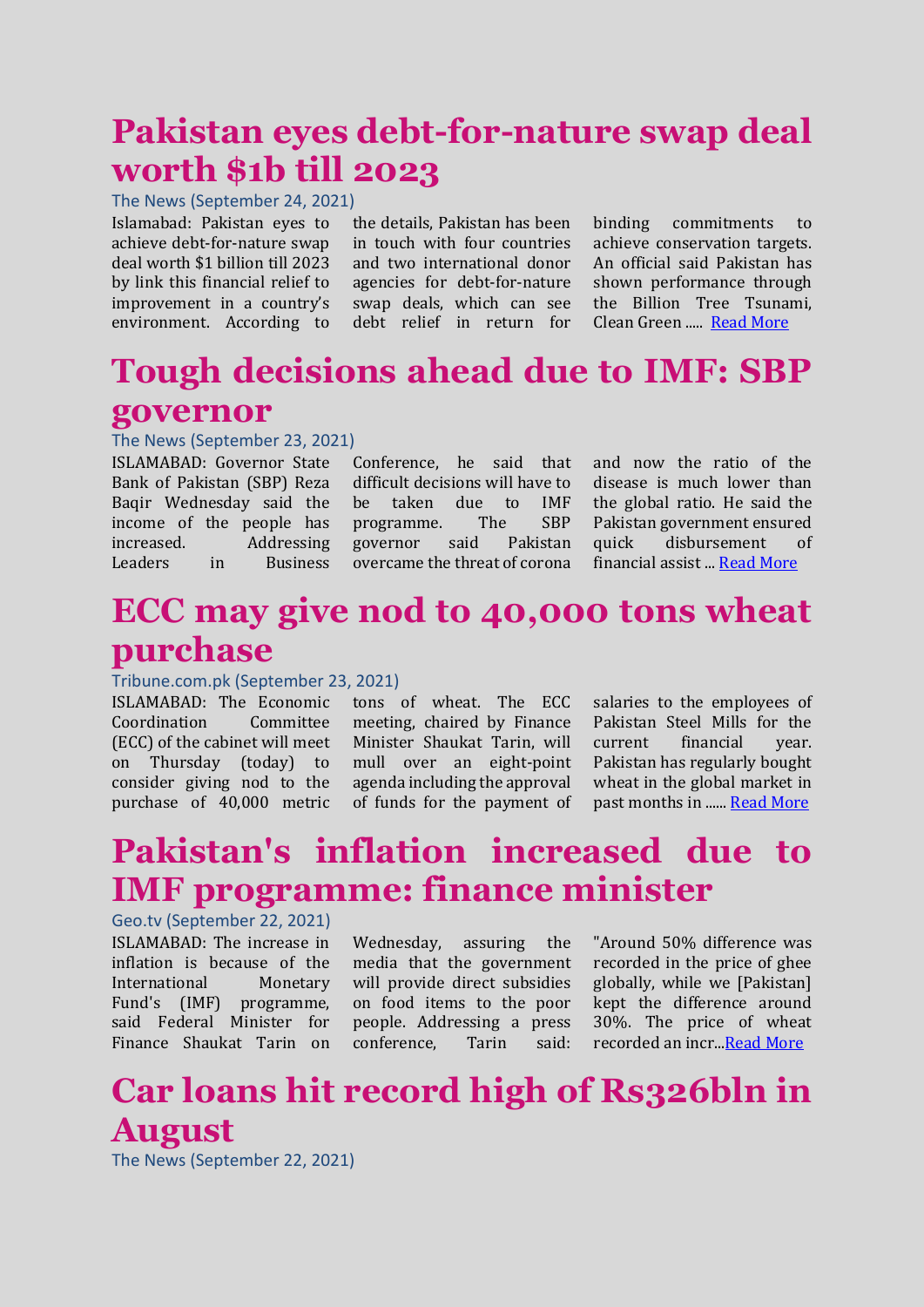KARACHI: Auto financing reached an all-time high of Rs326 billion in August 2021, depicting a 46.8 percent yearon-year jump, mostly owing to low interest rates, a

brokerage said quoting central bank data on Tuesday. Car loans increased 3.8 percent month-on-month in August, while they stood at Rs314 billion in July, said Arif Hbib Limited in a report. "The growth in auto financing during Q3FY21 is mainly attributed to low interest rate environment, increasing prices of pass..... [Read More](https://www.thenews.com.pk/print/894300-car-loans-hit-record-high-of-rs326bln-in-august)

### **Pakistan GDP to grow at 4.2pc: report**

### The Dawn (September 21, 2021)

ISLAMABAD: With some subdued downward risks, Fitch Solutions on Monday forecast Pakistan's economic growth at 4.2 per cent against the government's

target of  $4.8pc$  — in the current fiscal year (FY22) owing to supportive monetary and fiscal conditions and improving vaccination rates. The report by Fitch Solutions — which offers financial information services — noted that net exports would contribute negatively to headline growth as imports would ..[.Read More](https://www.dawn.com/news/1647487)

# **Pakistan ready to issue new international Sukuk as soon as Oct**

#### The News (September 21, 2021)

ISLAMABAD: Pakistan has planned to raise upto \$1.5 billion with an international issue of Islamic bonds as soon as October to bolster finances hit by the coronavirus

pandemic, officials said on Monday. They said the government has decided to launch the Sukuk bond to raise \$1 to \$1.5 billion by pledging asset-backed

guarantees of international airports of Lahore and Islamabad after making repayment of \$1 billion on the maturity of the international bond next month… [Read More](https://www.thenews.com.pk/print/894058-pakistan-ready-to-issue-new-international-sukuk-as-soon-as-oct)

# **Pakistan's economic recovery to continue in FY22: Fitch**

#### Profit.pakistantoday.com.pk (September 20, 2021)

LAHORE: Pakistan's real GDP growth will register at 4.2 per cent in the current fiscal year (FY22), following an expected real GDP outturn of 3.9pc in FY21 as per the Pakistan

Bureau of Statistics data, Fitch Solutions forecasted in a report published on September 17. In FY21, the Pakistan economy proved resilient towards the Covid-

19 pandemic, registering real GDP growth of 3.9pc. Growth was driven primarily by private consumption, contributing 6.2pp to headline figures...[. Read More](https://profit.pakistantoday.com.pk/2021/09/20/pakistans-economic-recovery-to-continue-in-fy22-fitch/)

### **'Pak-Italy economic ties on an all-time high'**

#### The News (September 20, 2021)

ISLAMABAD: The major indicators of bilateral economic relations namely trade cooperation and workers remittances are reflecting extraordinary growth. Pakistani workers remittances from Italy increased by a staggering 92% in August 2021 as against August 2020, making Italy the largest contributor in

remittances from the European Union, says a press release on Sunday. Keeping in view the growth trend of the last 12 months, Italy could be expected to join ... [Read More](https://www.thenews.com.pk/print/893922-pak-italy-economic-ties-on-an-all-time-high)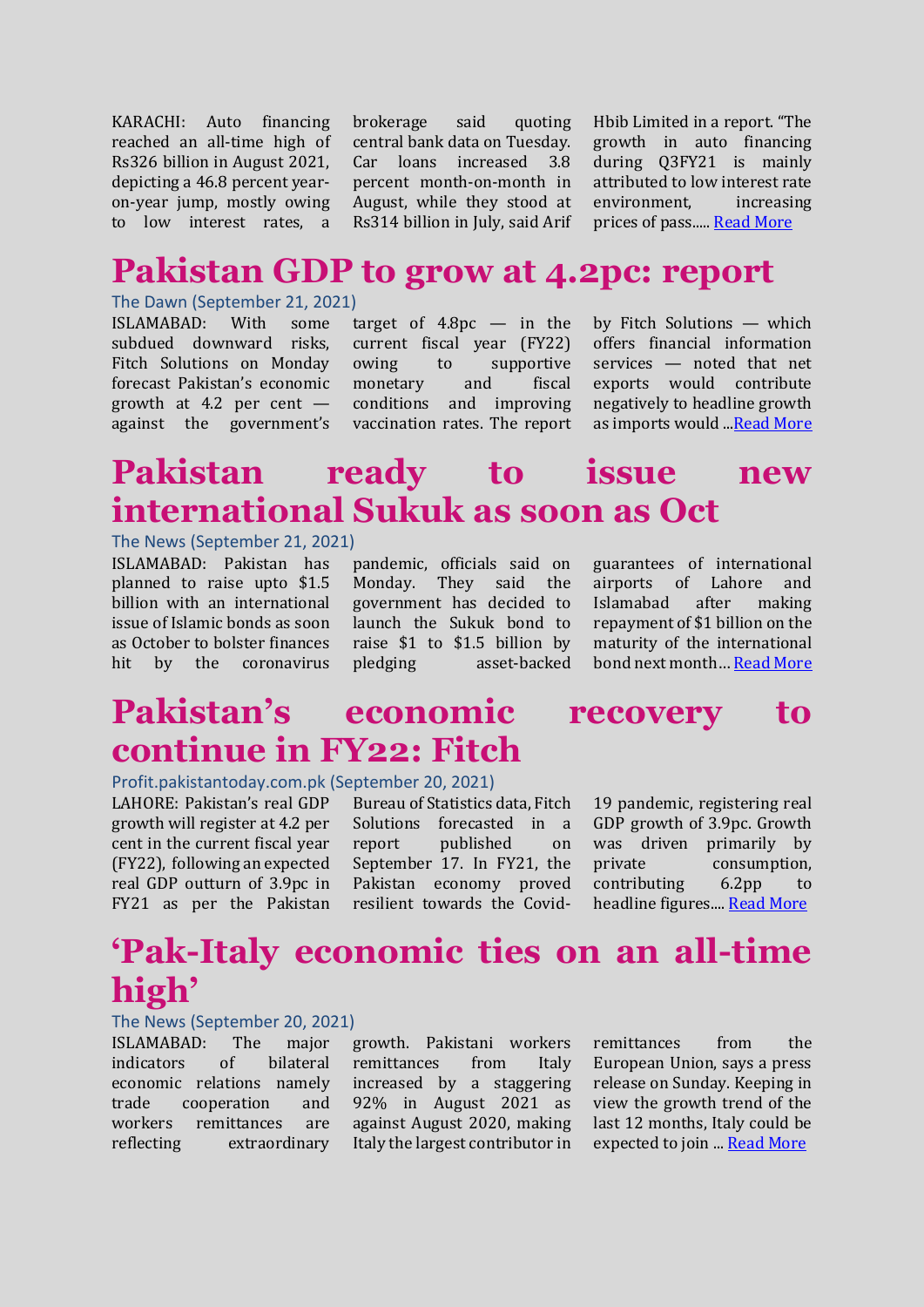# **Pakistan suffers blow as WB discontinues EODB reports**

Profit.pakistantoday.com.pk (September 19, 2021)

ISLAMABAD: The World Bank's (WB) decision to pause the report for some irregularities in their data has caused disappointment Pakistan, which was

expecting a major improvement in the ease of doing business (EODB) index this year by jump in the next report to improve the current ranking of 108th to 75th position this year. For getting improvements in the index, officials claim, the country was taking every step introducing reforms in government ins..[..Read More](https://profit.pakistantoday.com.pk/2021/09/19/pakistan-suffers-blow-as-wb-discontinues-eodb-reports/)

### **KE will not collect KMC taxes at any cost, says Sindh governor**

Geo.tv (September 19, 2021)

KARACHI: Opposing Sindh Chief Minister Syed Murad Ali Shah's proposal, Governor Imran Ismail has said K-Electric (KE) will not be allowed to collect Karachi

Metropolitan Corporation (KMC) taxes from Karachiites at any cost, The News reported. He made the remarks while speaking to media persons on Saturday

after attending the 6th convocation of Isra University's Karachi campus. Sindh Chief Minister Syed Murad Ali Shah had proposed that the KMC's..... [Read More](https://www.geo.tv/latest/371347-ke-will-not-collect-kmc-taxes-at-any-cost-says-sindh-governor)

# **CAD swells to \$1.5bn in August**

#### Profit.pakistantoday.com.pk (September 18, 2021)

Pakistan's current account deficit (CAD) has increased by a massive 81 per cent in August to \$1,476 million compared to July during this fiscal year (FY22). According

to latest data released by the State Bank of Pakistan (SBP), the CAD in July was \$814m which was widened by \$1,476m in August showing an increase of 81pc and a

trend for growing deficit for the next 10 remaining months of the fiscal. The total deficit during July-Aug reached \$2.29 billion against a net surplus of 838m in the same... [Read More](https://profit.pakistantoday.com.pk/2021/09/18/cad-swells-to-1-5bn-in-august/)

### **SBP launches policy to reduce gender gap in financial inclusion**

#### The News (September 18, 2021)

KARACHI: The State Bank of Pakistan (SBP) on Friday launched a gender mainstreaming policy titled "Banking on Equality: Reducing the Gender Gap in

Financial Inclusion", which aims to reduce the gender gap in financial inclusion and improve women's access to financial services, a statement said. The policy was unveiled

by the Honorable President of Pakistan Dr. Arif Alvi in an event at Aiwan-e-Sadr. In his remarks, the President said that the government recognizes …. [Read More](https://www.thenews.com.pk/print/893234-sbp-launches-policy-to-reduce-gender-gap-in-financial-inclusion)

### **Italian investors keen to invest in Pakistan: Ambassador Jauhar**

#### Profit.pakistantoday.com.pk (September 17, 2021)

ISLAMABAD: Ambassador of Pakistan to Italy, Jauhar Saleem on Friday said that

Italian investors and various companies were ready to invest in different sectors of the country's economy, which would further strengthen economic ties between the